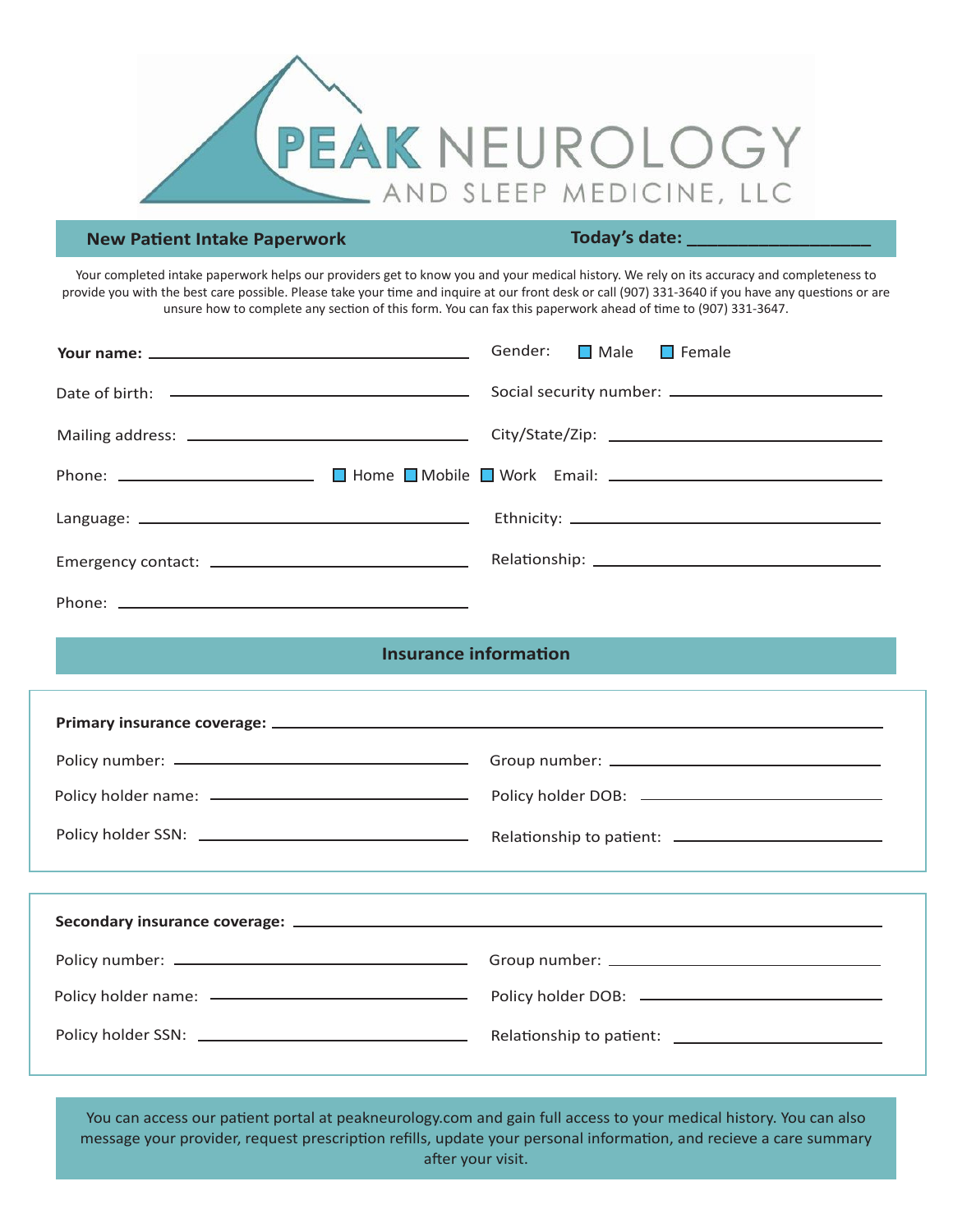| <b>Patient intake</b>                                                                                         |
|---------------------------------------------------------------------------------------------------------------|
|                                                                                                               |
|                                                                                                               |
|                                                                                                               |
| Are there any other providers of which you are currently a patient? (Please list all) _______________________ |
|                                                                                                               |

| <b>Medical history</b><br>Have you ever experienced any of the following? Please check the appropriate boxes: |                                         |                          |                                         |                                 |  |
|---------------------------------------------------------------------------------------------------------------|-----------------------------------------|--------------------------|-----------------------------------------|---------------------------------|--|
| Anxiety                                                                                                       | Headaches                               |                          | Kidney/bladder disease                  | Seizure/epilepsy                |  |
| Asthma<br>Cancer                                                                                              | <b>Migraines</b><br><b>Heart attack</b> |                          | Multiple sclerosis<br>Myasthenia gravis | <b>Stroke</b><br>Substace abuse |  |
| Chronic pain                                                                                                  | Heart disease                           |                          | Obstructive sleep apnea                 | Head injury                     |  |
| <b>COPD</b>                                                                                                   | Atrial fibrillation                     |                          | Parkinson's disease                     | Tremor                          |  |
| Dementia/memory loss                                                                                          |                                         | Congestive heart failure | Peripheral neuropathy                   | Dizziness/vertigo               |  |
| Depression                                                                                                    | High blood pressure                     |                          | <b>PTSD</b>                             |                                 |  |
| <b>Diabetes</b>                                                                                               | High cholesterol                        |                          | Reflux disease                          |                                 |  |
| Please list any other medical problems:                                                                       |                                         |                          |                                         |                                 |  |
|                                                                                                               |                                         |                          |                                         |                                 |  |

| <b>Family medical history</b><br>Please list the living status, age, medical problems, and/or cause of death for applicable family members. |                                  |                           |                         |                       |  |
|---------------------------------------------------------------------------------------------------------------------------------------------|----------------------------------|---------------------------|-------------------------|-----------------------|--|
| Family<br>member                                                                                                                            | <b>Living status</b>             | Age, now or<br>at a death | <b>Medical problems</b> | <b>Cause of death</b> |  |
| Mother                                                                                                                                      | $\Box$ Living<br>$\Box$ Deceased |                           |                         |                       |  |
| Father                                                                                                                                      | $\Box$ Living<br>$\Box$ Deceased |                           |                         |                       |  |
| Sibling<br>$\Box$ M $\Box$ F                                                                                                                | $\Box$ Living<br>$\Box$ Deceased |                           |                         |                       |  |
| Sibling<br>$\Box$ M $\Box$ F                                                                                                                | $\Box$ Living<br>$\Box$ Deceased |                           |                         |                       |  |
| Sibling<br>$\square$ M $\square$ f                                                                                                          | $\Box$ Living<br>$\Box$ Deceased |                           |                         |                       |  |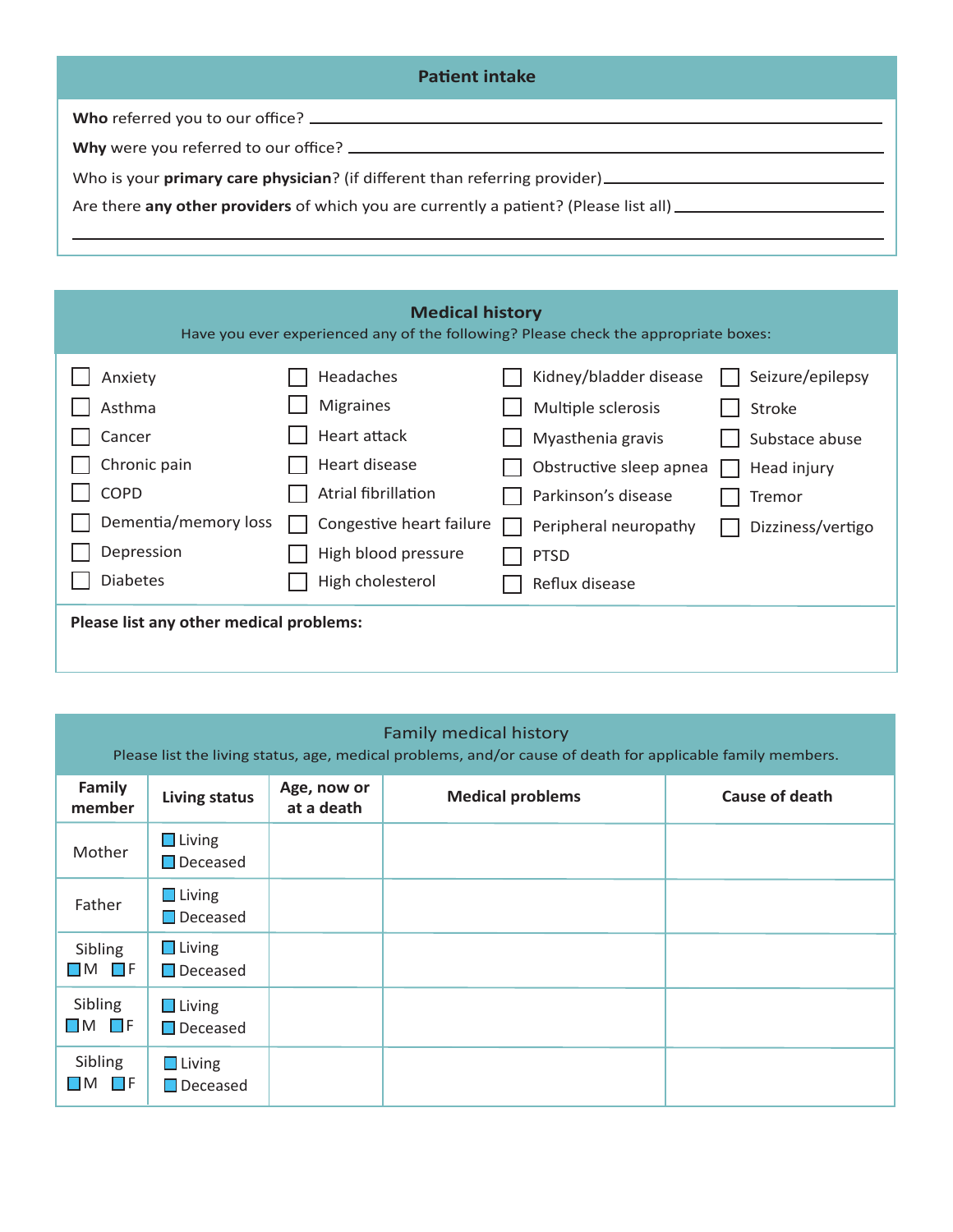| <b>Surgical and major hospitalization history</b><br>Please list all past surgical operations and/or major hospitalizations by date, operation/illness, and where they occurred. |                                                                               |  |  |  |  |  |
|----------------------------------------------------------------------------------------------------------------------------------------------------------------------------------|-------------------------------------------------------------------------------|--|--|--|--|--|
| Date                                                                                                                                                                             | <b>Operation/Illness</b><br>Name of hospital and/or surgeon<br>City and state |  |  |  |  |  |
|                                                                                                                                                                                  |                                                                               |  |  |  |  |  |
|                                                                                                                                                                                  |                                                                               |  |  |  |  |  |
|                                                                                                                                                                                  |                                                                               |  |  |  |  |  |
|                                                                                                                                                                                  |                                                                               |  |  |  |  |  |

| <b>Social history</b>                                                                                          |                       |                                      |             |                 |
|----------------------------------------------------------------------------------------------------------------|-----------------------|--------------------------------------|-------------|-----------------|
| <b>Substance</b>                                                                                               | <b>Currently use?</b> | <b>Previously used?</b>              | <b>Type</b> | <b>Amount</b>   |
| <b>Tobacco</b>                                                                                                 | $\Box$ Yes $\Box$ No  | $\blacksquare$ Yes $\blacksquare$ No |             | per day         |
| Alcohol                                                                                                        | $\Box$ Yes $\Box$ No  | $\Box$ Yes $\Box$ No                 |             | drinks per week |
| Caffiene                                                                                                       | $\Box$ Yes $\Box$ No  | <b>No</b> Yes <b>No</b>              |             | drinks per day  |
| Have you ever drank alcohol heavily in the past? If yes, please list type/amount, and date of discontinuation: |                       |                                      |             |                 |
|                                                                                                                |                       |                                      |             |                 |
| $\Box$ Single<br><b>Divorced</b><br>Widowed<br><b>Narried</b><br>Marital status (circle one):<br>H             |                       |                                      |             |                 |
| How many children do you have, and how old are they? ____________________________                              |                       |                                      |             |                 |
| Do you exercise? ■ Yes ■ No If yes, write type and frequency: ——————————————————                               |                       |                                      |             |                 |

| <b>Medication list</b><br>Please list all current medications, including medications taken on an as needed basis and supplements/other<br>over the counter medications. |                      |                                      |  |  |
|-------------------------------------------------------------------------------------------------------------------------------------------------------------------------|----------------------|--------------------------------------|--|--|
| <b>Medication name</b>                                                                                                                                                  | <b>Strength/Dose</b> | How many do you take, and how often? |  |  |
|                                                                                                                                                                         |                      |                                      |  |  |
|                                                                                                                                                                         |                      |                                      |  |  |
|                                                                                                                                                                         |                      |                                      |  |  |
|                                                                                                                                                                         |                      |                                      |  |  |
|                                                                                                                                                                         |                      |                                      |  |  |

| <b>Medication allergies</b><br>Please list each allergy and the reaction you had to that medicine. |          |  |  |
|----------------------------------------------------------------------------------------------------|----------|--|--|
| <b>Medication name</b>                                                                             | Reaction |  |  |
|                                                                                                    |          |  |  |
|                                                                                                    |          |  |  |
|                                                                                                    |          |  |  |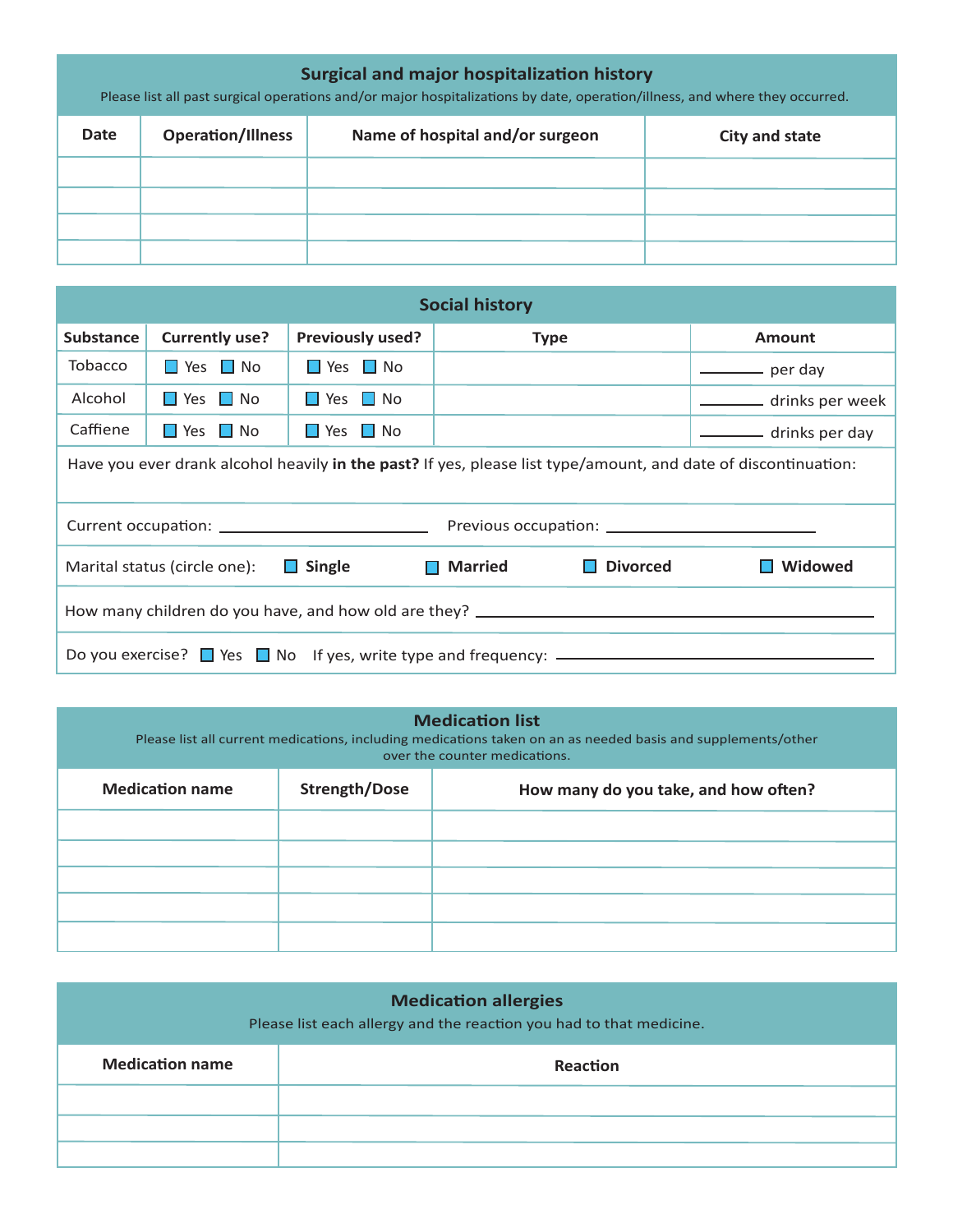## **Review of Systems**

Please check any that you have experienced within the last 6 months.

|  | Consitutional            | Gastrointestinal            | Allergic/immunologic      |
|--|--------------------------|-----------------------------|---------------------------|
|  | Mal-nourished            | Abdominal pain              | Food allergy              |
|  | Fever                    | Nausea                      | <b>Medication allergy</b> |
|  | Chills                   | Vomiting                    | Immune deficiency         |
|  | Recent weight change     | Diarrhea                    | <b>Endocrine</b>          |
|  | <b>Eyes</b>              | Constipation                | <b>Excessive thirst</b>   |
|  | <b>Blurred vision</b>    | <b>Rectal bleeding</b>      | Temperature-intolerance   |
|  | Double vision            | Difficulty swallowing       | <b>Diabetes</b>           |
|  | <b>Blindness</b>         | Jaundice                    | <b>Excessive hunger</b>   |
|  | Corrective lenses        | Heartburn                   | Hormone deficiency        |
|  | Dry eyes                 | Genitourinary               |                           |
|  |                          | Blood in the urine          | Hematological/Lymph       |
|  | Ears/Nose/Throat         | Pain with urination         | Anemia                    |
|  | <b>Hearing loss</b>      | Voiding urgency             | Easy bruising/bleeding    |
|  | Hoarseness               | Pelvic pain                 | Swollen lymph nodes       |
|  | Nosebleeds               |                             |                           |
|  | Swollen neck glands      | Bedwetting                  | <b>Neurological</b>       |
|  | Chronic nasal congestion | Menstrual pain              | Weakness                  |
|  |                          | Testicular pain             | Memory lapses or loss     |
|  | Cardiovascular           | <b>Bladder incontinence</b> | Dementia                  |
|  | Chest pain               | <b>Musculoskeletal</b>      | Numbness                  |
|  | Irregular rhythm         | Joint stiffness             | Headache                  |
|  | Palpitations             | Joint swelling              | <b>Dizziness</b>          |
|  | Swelling of extremities  | Muscle cramps               | Stroke                    |
|  | High blood pressure      | Back pain                   | Seizures                  |
|  | <b>Respiratory</b>       | Joint pain                  | Fainting (syncope)        |
|  | Chronic cough            |                             | <b>Migraines</b>          |
|  | Wheezing                 | <b>Integumentary (skin)</b> | Tremor                    |
|  | Shortness of breath      | Rash                        | Psychological             |
|  | COPD                     | Change in skin color        | Depression                |
|  | Asthma                   | Varicose veins              |                           |
|  | Tuberculosis             |                             | Anxiety                   |
|  |                          |                             | Insomnia                  |
|  |                          |                             | Substance abuse           |